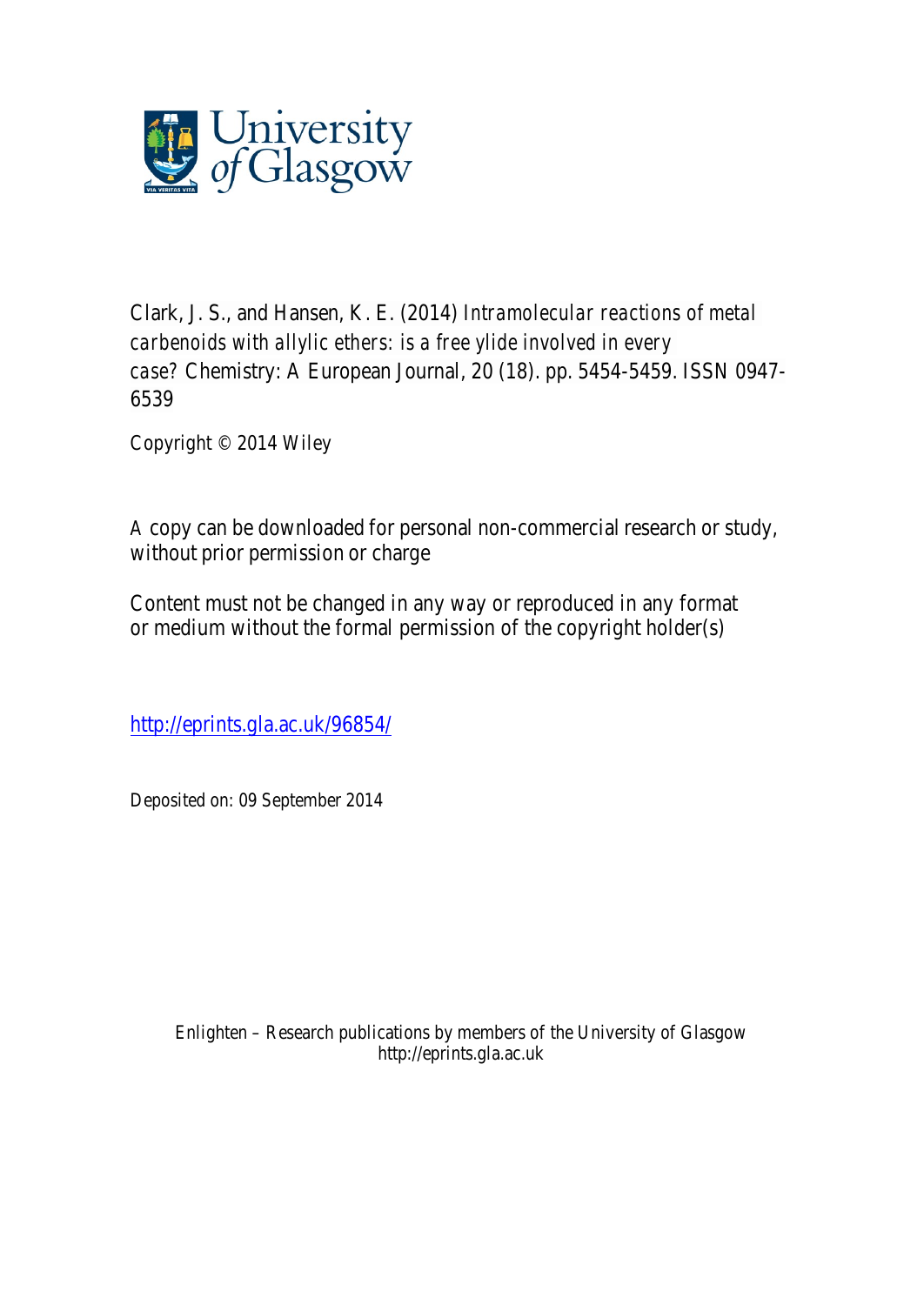# **Intramolecular Reactions of Metal Carbenoids with Allylic Ethers: Is a Free Ylide Involved in Every Case?**

## **J. Stephen Clark,\* and K. Emelie Hansen**

**Abstract:** Rhodium-, copper- and iridium-catalyzed reactions of the 13C-labelled diazocarbonyl substrates **18\*** and **19\*** have been performed. Results obtained from copper- and iridium-catalyzed reactions of the 13C labelled α-diazo β-keto ester **19\***  indicate that either or both of these reactions do not proceed *via* a free oxonium ylide but instead follow a competing non-ylide route that delivers apparent  $[2,3]$ -sigmatropic rearrangement products. In the case of the iridium-catalyzed reaction of α-diazo β-keto ester **19\*,** results obtained from crossover experiments indicate that the metal-bound ylide formed initially, dissociates to give an iridium enolate and an allyl cation which recombine to form the C–C bond.

**Keywords:** carbenoid • oxonium ylide • rearrangement • isotopic labelling

### **Introduction**

The intramolecular reaction of an allylic ether with a metal carbenoid and rearrangement of the resulting free oxonium ylide or metal-bound equivalent offers a potentially powerful catalytic approach to the stereoselective construction of cyclic ethers and carbocycles.<sup>[1,2]</sup> Since the publication of seminal work by the groups of Pirrung and Johnson in  $1986$ ,<sup>[3]</sup> there have been numerous applications of this reaction to the synthesis of functionalised cyclic ethers and carbocycles. $[4-6]$  Asymmetric variants of the reaction mediated by chiral catalysts have also been developed, but levels of asymmetric induction are frequently modest.<sup>[7]</sup>

In the originally proposed and widely assumed reaction mechanism, an electrophilic metal carbenoid **2**, generated by reaction of a metal complex with the diazo substrate **1**, undergoes nucleophilic attack by one of the ether oxygen lone pairs to give a transient metal-bound intermediate **3** (Scheme 1). Dissociation of the metal complex delivers a highly reactive oxonium ylide **4** that undergoes a symmetry-allowed [2,3]-sigmatropic rearrangement to deliver the observed cyclic ether product(s) **5**. Although the products obtained from the reactions are generally consistent with the intermediacy of the oxonium ylide **4**, the possibility of direct rearrangement of the metal-bound ylide **3** to produce the cyclic ether product(s) **5** cannot be ruled out. The fact that experimental and computational data for analogous intramolecular reactions of carbonyl groups with electrophilic metal carbenoids show that metal-bound carbonyl ylides react directly with dipolarophiles, suggests that direct rearrangement of the metal-bound ylide **3** might be feasible.<sup>[8]</sup> However, it is extremely difficult to tease apart the precise mechanistic details because the overall process involves four separate reactions and proceeds via three highly-reactive and shortlived intermediates (**2**–**4**) that are present in very low concentrations, precluding spectroscopic detection.

[\*] Prof. Dr. J. Stephen Clark and Dr. K. Emelie Hansen WestCHEM, School of Chemistry Joseph Black Building, University of Glasgow, University Avenue, Glasgow G12 8QQ, United Kingdom Fax: (+44) 141 330 6867 E-mail: stephen.clark@glasgow.ac.uk



Scheme 1. Intramolecular reaction of an allylic ether with a metal carbenoid.

The task of establishing the precise reaction mechanism is also complicated by the possibility that involvement of a free oxonium ylide is dependent on the presence of stabilizing groups on the diazo carbonyl substrate (e.g. ketone, ester, diketone or keto ester), the nature of the catalyst used to generate the carbenoid and solvent polarity. Indeed, it is conceivable that the course of the reaction could be highly dependent on all of these factors and that the reaction proceeds via a free oxonium ylide in some cases and via a metal-bound ylide in others. It should be appreciated that the intermediacy of a free oxonium ylide or a metal-bound ylide is more than just a question of semantics. If one is to engage in the rational design of new ligands and catalysts to improve diastereomeric product ratios or to render the reaction highly enantioselective, a full understanding of the role of the metal complex in the rearrangement reaction is essential.

In recent years, the conventional view that the intramolecular reaction of an allylic ether with a metal carbenoid involves a shortlived oxonium ylide has been called in question by observations that are difficult to rationalise mechanistically.<sup>[2h,4,5]</sup> In the course of detailed studies of the reaction, we have shown that the nature of the catalyst (both metal and ligand) has a profound influence on the yield and stereochemical outcome of individual reactions. [4–6] For example, we observed that reaction of the diazo ketone **6** with rhodium(II) acetate afforded a mixture of the *cis* and *trans* 2,5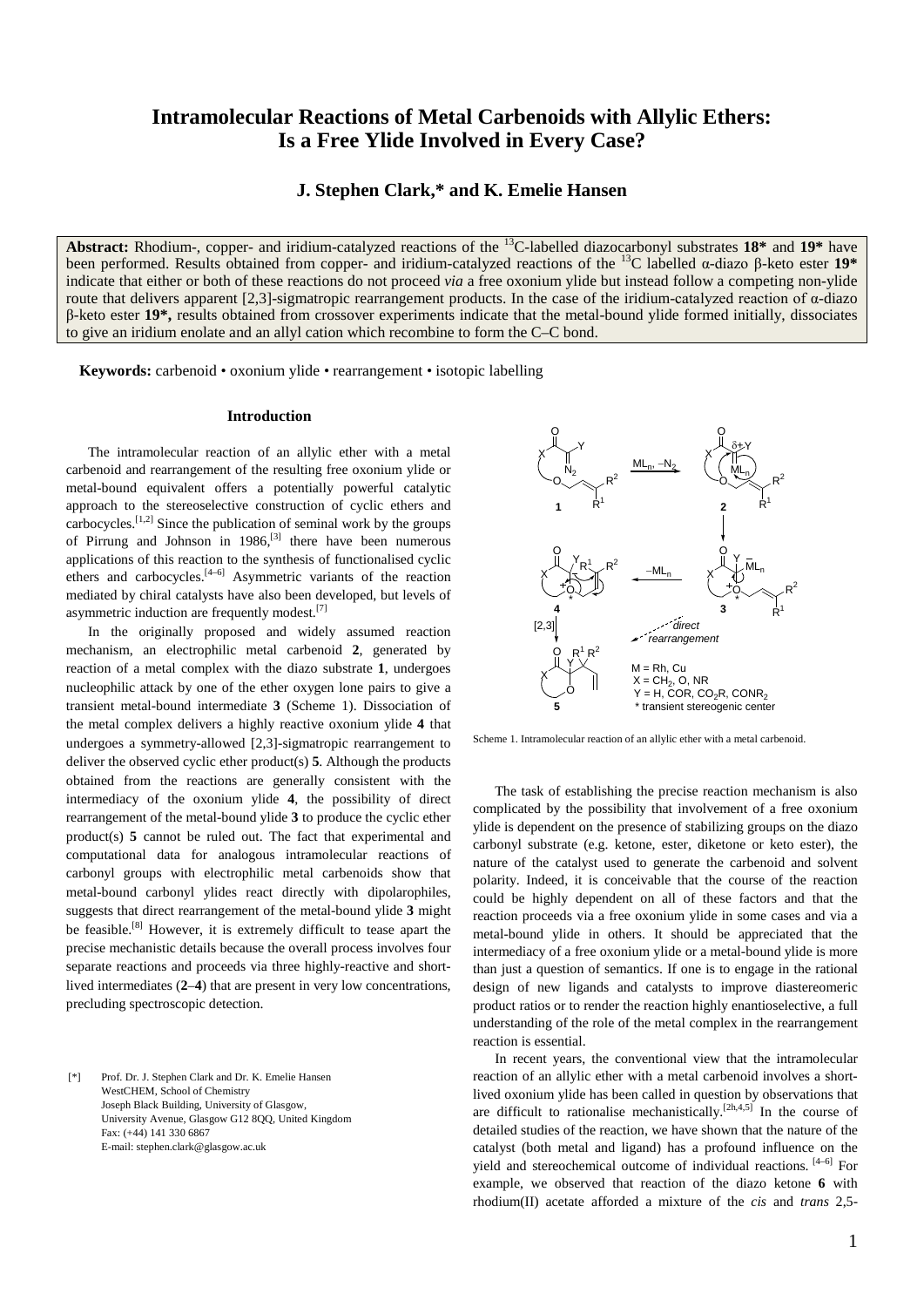dialkyldihydro-2*H*-pyran-3(4*H*)-ones **7a** and **7b** with a 21:79 ratio (Eqn. 1).[4f] In contrast, copper-catalyzed reactions produced mixtures of isomers in which the isomer **7a** is the major product; the product ratio was also shown to be highly ligand-dependent. Intriguingly, the reaction mediated by copper(II) hexafluoroacetylacetonate produced the by-product **8** (13% yield). This observation is significant because the ether **8** cannot have arisen from a free oxonium ylide, otherwise it would have been isolated from reactions performed using the other catalysts and in the same relative amount. In addition, it is highly unlikely that compound **8** could have been produced by concerted migration of the allyl group in the free oxonium ylide because of geometrical constraints in the requisite cyclic transition state.



Further recent results from our own work also illustrate the highly catalyst-dependent nature of the reaction. Treatment of the diazo ketone **9** with a suitable catalyst delivers a mixture of the isomeric bridged-bicyclic ethers *Z***-10** and *E***-10**, and the stereochemical outcome of reaction can be tuned by catalyst selection (Eqn. 2).<sup>[4n]</sup> When rhodium(II) triphenylacetate was employed as the catalyst, the less thermodynamically stable isomer *E***-10** was the major product, but when the reaction was performed using  $Cu(hfacac)$ <sub>2</sub> as the catalyst, the compound *Z***-10** was obtained as the major product. Calculations of the energetics of rearrangement of the free oxonium ylide(s) using DFT indicated that the reaction should proceed with low  $E/Z$  selectivity.<sup>[4p]</sup> The fact that the rearrangement reaction proceeds diastereoselectively and that the isomer ratio can be controlled by choice of the catalyst suggests that a free oxonium ylide is not an intermediate in the reaction.



To account for the catalyst-dependent stereochemical outcome of the reactions above (Eqn. 1 and 2) while maintaining the intermediacy of a free oxonium ylide, it would be necessary for one of the diastereotopic lone pairs to undergo selective nucleophilic attack on the electrophilic metal carbenoid and for the identity of the metal complex to influence the choice of lone pair directly in each case. Furthermore, the free ylide mechanism would require the stereogenic centre (\*) created at the oxonium site to be preserved to a large extent during the lifetimes of intermediates **3** and **4** (Scheme 1).

The catalyst-dependence of the product distribution from the intramolecular reaction of an allylic ether with a metal carbenoid has been documented by other researchers. For example, West and coworkers observed that the outcome of the metal-mediated reaction of diazo ketone 11 is highly dependent on the catalyst employed.<sup>[5e]</sup> The reaction promoted by rhodium(II) triphenylacetate produced a

1:5 mixture of the diastereomeric bicyclic ethers **12a** and **12b**, whereas the reaction mediated by copper(II) trifluoroacetylacetonate delivered a 30:1 mixture of diastereomers with compound **12a**  predominating (Eqn. 3). West and co-workers have also published several examples of reactions in which an ylide or metal-bound ylide generated from a metal carbenoid undergoes apparent [2,3]- or [1,2]-rearrangement and the stereochemical outcome is influenced by the structure of the catalyst.<sup>[5]</sup>



A similar dependence of diastereoselectivity on catalyst structure has been observed in reactions involving carbenoids generated from α-diazo β-keto esters. For example, Yakura and coworkers reported that the reaction of the substrate **13** with rhodium(II) triphenylacetate produces a mixture of the diastereomeric cyclic ethers **14a** and **14b** with a 91:9 ratio (Eqn. 4).<sup>[9]</sup> When the catalyst ligands were changed from triphenylacetate to acetate, the reaction diastereoselectivity was reduced substantially.



Hashimoto and co-workers have demonstrated that asymmetric reactions of the α-diazo β-keto esters **15a**–**c** mediated by the chiral rhodium complex  $Rh_2(S-PTTL)_4$  deliver significant amounts of apparent [1,2]-rearrangement products **17a**–**c** in addition to the expected apparent [2,3]**-**rearrangement products **16a**–**c** (Eqn. 5).[7i] The formation of apparent [1,2]-shift products in competition with those arising from a lower energy symmetry-allowed [2,3] rearrangement reaction and the dependence of product distribution on the substituents adorning the allylic ether is intriguing. It should be noted Hashimoto and co-workers did not investigate whether the ratio of the products **16** and **17** is dependent on the catalyst used for carbenoid generation, the solvent or the conditions under which the reaction is performed.



Important data regarding the reaction mechanism have also been disclosed by Doyle and co-workers.<sup>[10]</sup> In early studies, these workers reported highly enantioselective *intermolecular* reactions of simple allyl methyl ethers with carbenoids generated by the reaction of ethyl diazoacetate and chiral rhodium complexes.[10a] Direct rearrangement from a metal-bound ylide was proposed to explain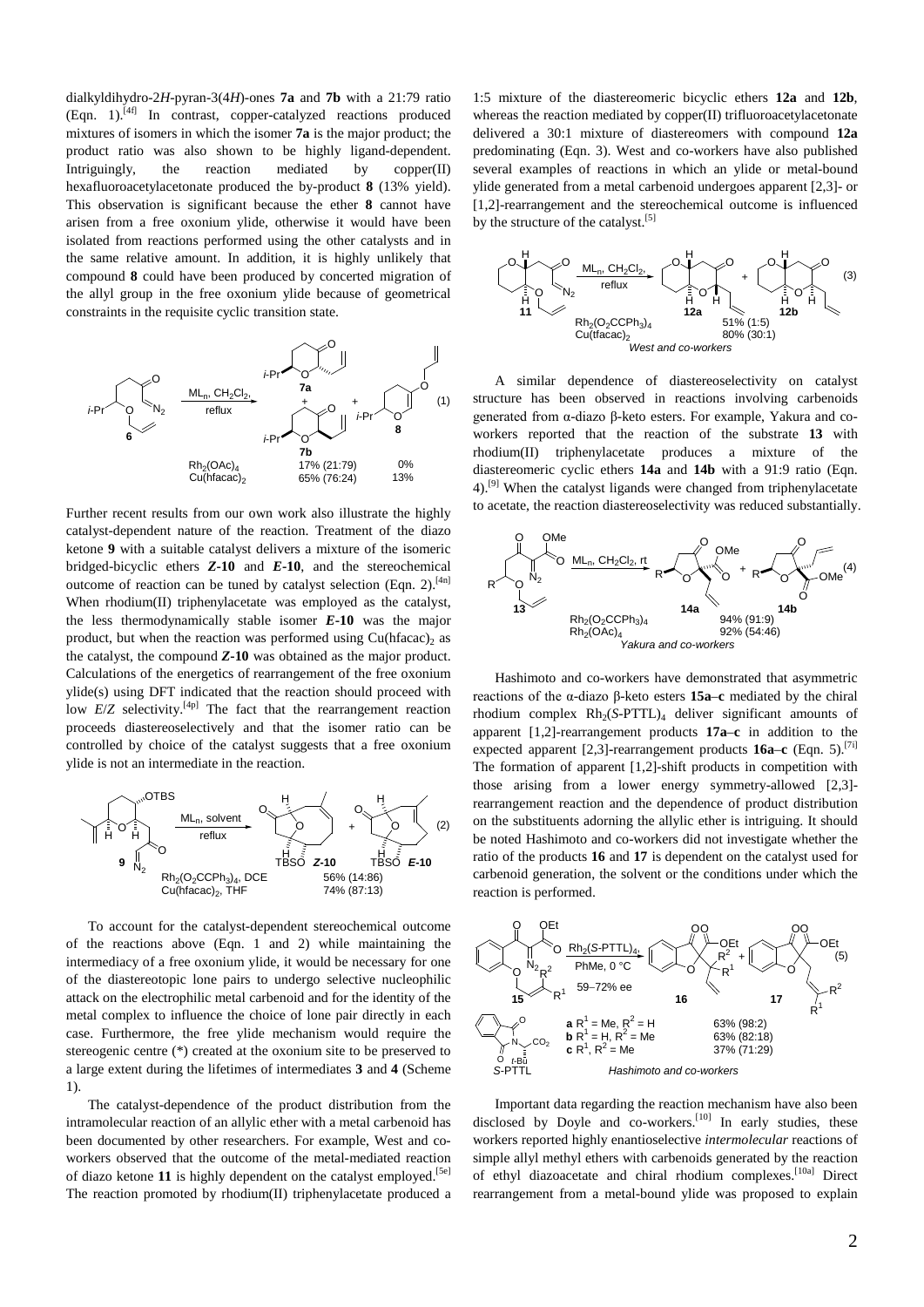the very high levels of asymmetric induction (~98% ee) obtained from these reactions and this mechanism was supported by the finding that allylic iodides underwent analogous asymmetric reactions, albeit with lower ee. More recently, Doyle and co-workers have studied the intramolecular reactions of cyclic ethers with rhodium carbenoids derived from α-diazo β-keto esters to give conformationally restricted bicyclic reactive intermediates that undergo apparent [1,2]- or [2,3]-rearrangement.<sup>[10b,c]</sup> Based on the invariance of both the isomer ratios and the ratios of the apparent [1,2]- and [2,3]-rearrangement products with catalyst, Doyle and coworkers concluded that these reactions occur through a free oxonium ylide, a finding that contradicts conclusions based on their earlier asymmetric work.

Finally, evidence for the potential involvement of a metalassociated intermediate in related carbenoid reactions comes from recently published work of Davies and co-workers.<sup>[11]</sup> These workers have demonstrated that it is possible to perform analogous enantioselective rearrangement reactions using chiral rhodium donor/acceptor carbenoids on allylic and propargylic alcohols rather than allylic ethers. In these cases, it is difficult to account for the very high levels of asymmetric induction that are obtained without the involvement of the chiral metal complex in the C–C bondforming step.

## **Results and Discussion**

We attempted to establish the intermediacy of a free oxonium ylide or a metal-bound ylide (analogous to **3** in Scheme 1) in the key rearrangement reaction by investigating the metal-mediated reactions of the simple substrates **18** and **19** to give the benzofuranones **20** and **21** (Eqn 6). The substrates **18** and **19** were selected because the rhodium-catalyzed reactions of these compounds are well documented and the products only contain aliphatic hydrogens in the migrated group, making NMR analysis easier. In their seminal publication, Pirrung and Werner reported that the diazo substrates **18** and **19** underwent rhodium(II) acetate catalyzed cyclization in dichloromethane at room temperature to afford the benzofuranones **20** and **21** in good yield.[3a]

We first conducted a brief survey of copper complexes as catalysts for the cyclization of substrates **18** and **19**; we also explored the use of  $[Ir(COD)Cl]_2$  as a potential catalyst for carbenoid generation (Eqn. 6, Table 1). Although it is known that diazo carbonyl compounds react with iridium complexes and that iridium carbenoids can be generated from sulfur ylides,<sup>[12]</sup> we are not aware of any examples of the direct generation of an iridium carbenoid from diazo carbonyl compound followed by reaction of the presumed iridium carbenoid with an allylic ether.



Table 1. Copper- and iridium-catalyzed reactions of the diazo ketone **18** and α-diazo β-keto ester **19** to give the benzofuranones **20** and **21**.

| Entry | Substrate | Catalyst (mol%)              | Solvent                         | Temp.  | Yield[a] |
|-------|-----------|------------------------------|---------------------------------|--------|----------|
|       | 18        | $Cu (acac)$ <sub>2</sub> (5) | CH <sub>2</sub> Cl <sub>2</sub> | reflux | 57%      |

| 2 | 18 | $[Ir(COD)Cl]$ <sub>2</sub> (1) | CH <sub>2</sub> Cl <sub>2</sub> | reflux | 9%  |
|---|----|--------------------------------|---------------------------------|--------|-----|
| 3 | 19 | $Cu (acac)$ , $(10)$           | DCE                             | reflux | 61% |
| 4 | 19 | $[Ir(COD)Cl]_2(1)$             | <b>DCE</b>                      | reflux | 39% |

[a] Yield after purification my chromatography.

The results of preliminary studies showed that the α-diazo carbonyl substrates **18** and **19** undergo reaction with copper(II) acetylacetonate to deliver the expected benzofuranone products **20**  and **21** in reasonable yield (entries 1 and 3, Table 1). The iridiumcatalyzed reactions (entries 2 and 4, Table 1) were much lower yielding than the copper-catalyzed reactions or the previously reported rhodium-catalyzed reactions, but in the case of the substrate **19** a reasonable yield of the expected rearrangement product **21** was obtained.

To probe the reaction mechanism we employed substrates **18\***  and  $19*$  that were <sup>13</sup>C-labelled at the terminal position of the allylic ether. The use of these  ${}^{13}$ C-labelled substrates was expected to allow us to detect the formation of apparent [1,2]-shift products analogous to those (**17a**–**c**) obtained by Hashimoto and co-workers during the rearrangement of from α-diazo β-keto esters **15a**–**c**, [7i] but without the presence of substituents that might bias the reaction as consequence of electronic or steric factors. In conducting these experiments, we wished to determine whether the relative amounts of the apparent [2,3]- and [1,2]-rearrangement products were dependent on the catalyst used for carbenoid generation. If all reactions proceed exclusively through the same metal-free oxonium ylide, the ratio of apparent [2,3]- and [1,2]-rearrangement products should be fixed and independent of the catalyst used to generate the oxonium ylide. Thus, any variations in product distribution with catalyst would indicate that some or all of these reactions proceed through a sequence in which rearrangement and concomitant C–C bond formation takes place directly from a metal-associated ylide rather than a free oxonium ylide.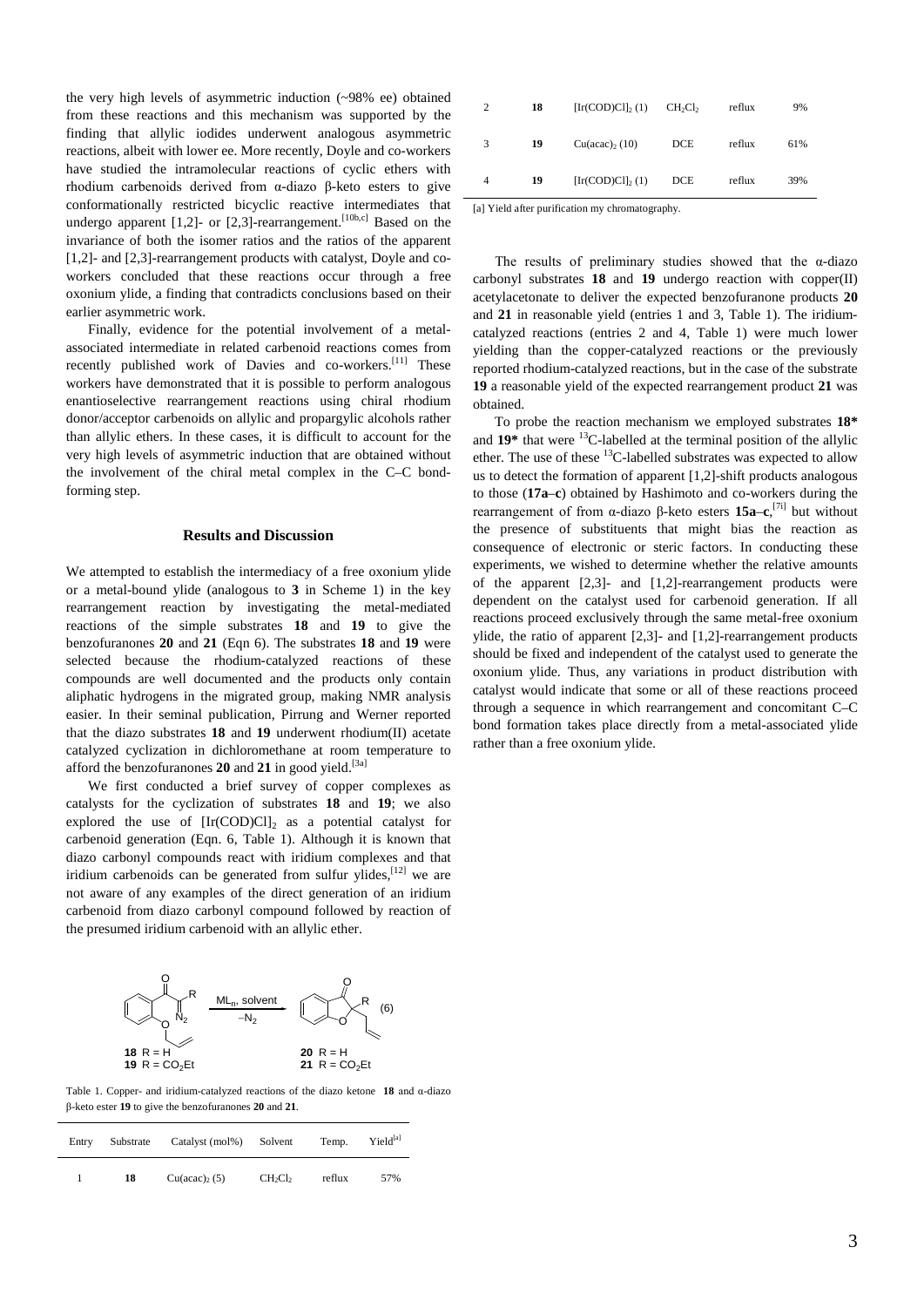

Table 2. Metal-catalyzed reactions of labelled α-diazo ketone **18\***.

| Entry          | Catalyst                  | Yield | Ratio 20*i:20*t<br>$\mathrm{^{1}H}$ NMR | Ratio 20*i:20*t<br>${}^{13}$ C NMR |
|----------------|---------------------------|-------|-----------------------------------------|------------------------------------|
| 1              | $Rh_2(OAc)_4$             | 26%   | >99:1                                   | 98:2                               |
| $\overline{2}$ | $Rh_2(O_2CCF_3)_4$        | 62%   | 99:1                                    | 98:2                               |
| 3              | $Rh_2(O_2CCPh_3)_4$       | 25%   | 95:5                                    | 97:3                               |
| 4              | $Cu(hfacac)$ <sub>2</sub> | 46%   | 98:2                                    | 99:1                               |
| 5              | $[Ir(COD)Cl]_2$           | [a]   | 52:48                                   | $53:47^{[b]}$                      |

[a] Trace amounts of the product were obtained. [b] <sup>13</sup>C NMR analysis was performed using unpurified product.

Reactions of the substrate  $18^*$ , possessing a <sup>13</sup>C label at the terminus of the allyl group, to give the products with the label at either the **i**nternal position (**20\*i**) or the **t**erminal position (**20\*t**) were explored (Eqn. 7). The relative amounts of **20\*i** and **20\*t** were determined using both  ${}^{1}H$  and  ${}^{13}C$  NMR spectroscopy and there was very close agreement between the ratios measured using each technique. Analysis of the product distribution in each case showed that a small but discernible amount of the ketone **20\*t**, containing the  $^{13}$ C label at the terminal position of the alkene, was generated alongside the expected formal [2,3]-rearrangement product **20\*i** in which the label is positioned at the internal (allylic) position. There were small variations in product distribution in the case of rhodiumor copper-catalyzed reactions (entries 1–4, Table 2), but these variations are within experimental error and so the results were inconclusive. However, in the case of the iridium-catalysed reaction (entry 5, Table 2), it was clear that there was almost complete scrambling of the label during the reaction, leading to equal amounts of the products **20\*i** and **20\*t**. This result shows that when the iridium catalyst is used to generate the carbenoid, the reaction does not proceed by a pathway involving concerted [2,3]-sigmatropic rearrangement of a free oxonium ylide even though the unlabelled **20** is the product expected from rearrangement of a free oxonium ylide. At this stage there seemed to be two possible explanations for the result of the iridium-catalyzed reaction: the metal-bound ylide is undergoing dissociation to produce an iridium enolate and allylic cation, which recombine to give C–C bond formation, or metalassisted allyl transfer from *O* to *C* is occurring with scrambling of the label as a consequence of formation of a symmetrical  $\pi$ -allyl iridium complex.

Attention was then focussed on reactions of the labelled α-diazo β-keto ester **19\*** (Eqn. 8, Table 3). The results obtained using this substrate were more conclusive than those obtained from the reactions of the α-diazo ketone **18\***. When a rhodium complex was employed as the catalyst, a very small but detectable quantity of the compound **21\*t**, containing the label at the **t**erminal position, was obtained in addition to the expected product **21\*i** in which the label is located at the **i**nternal position of the allyl chain (entries 1–3, Table 3). The ratio of labelled compounds **21\*i** to **21\*t** was found to be dependent on the nature of the rhodium complex employed as the catalyst; of the three catalysts studied, rhodium(II) triphenylacetate gave the highest proportion of compound **21\*t**. A much higher proportion of compound **21\*t** was obtained from the coppercatalyzed reactions than from the rhodium-catalyzed reactions and again the ratio of labelled compounds **21\*i** to **21\*t** was found to be dependent on the specific copper complex used (entries 4–6, Table 3). Finally, the use of  $[Ir(COD)Cl]_2$  as the catalyst produced almost equivalent amounts of the labelled products **21\*i** and **21\*t**, indicating that complete scrambling had occurred (entry 7, Table 3).



Table 3. Metal-catalyzed reactions of labelled α-diazo ketone **19\***.

| Entry          | Catalyst                                | Yield | Ratio 21*i:21*t      | Ratio 21*i:21*t |
|----------------|-----------------------------------------|-------|----------------------|-----------------|
|                |                                         |       | $\mathrm{^{1}H}$ NMR | ${}^{13}$ C NMR |
| $\mathbf{1}$   | $Rh_2(OAc)_4$                           | 76%   | >99:1                | 98:2            |
| $\overline{2}$ | $Rh_2(O_2CCF_3)_4$                      | 20%   | 96:4                 | 97:3            |
| 3              | $Rh_2(O_2CCPh_3)_4$                     | 34%   | 95:5                 | 96:4            |
| $\overline{4}$ | $Cu (acac)_2$                           | 43%   | 84:16                | 85:15           |
| 5              | Cu(hfacac)                              | 75%   | 86:14                | 87:13           |
| 6              | Cu[(MeCN) <sub>4</sub> ]PF <sub>6</sub> | 63%   | 88:12                | 90:10           |
| 7              | $[Ir(COD)Cl]_2$                         | 37%   | 45:55                | 46:54           |

The dependence of the **21\*i** to **21\*t** ratio on the catalyst used to generate the carbenoid is inconsistent with the reaction proceeding exclusively through a free ylide. If **21\*t** had been formed by [1,2] rearrangement of a common free oxonium ylide, the proportion of **21\*t** would be completely independent of the catalyst used to generate the oxonium ylide; the results presented in Table 3 show that this is not the case.

The ratios of **21\*i** to **21\*t** could be calculated accurately by integration of appropriate signals in the  ${}^{13}C$  and  ${}^{1}H$  NMR spectra. As shown in Figure 1, it was easy to determine the product ratio by integration of peaks in the region of the  ${}^{1}H$  NMR spectrum where signals for the allylic methylene group appear. In the case of unlabelled benzofuranone **21** [spectrum (a)], the protons appear as two apparent ddt centred at  $\delta$  3.07 and 2.83 ppm in the <sup>1</sup>H NMR spectrum. In the case of the fully labelled compound **21\*i** [spectrum (b)],  ${}^{1}H-{}^{13}C$  coupling splits the original signals to give four sets of apparent ddt centered at  $\delta$  3.20, 2.96, 2.93 and 2.69 ppm. This means that in cases where mixtures of **21\*i** and **21\*t** are obtained [spectrum (c)] there is clear baseline separation for the signals corresponding to the products **21\*i** and **21\*t**. Integration of these signals gives ratios that can then be correlated with product ratios obtained from the  ${}^{13}$ C NMR spectra.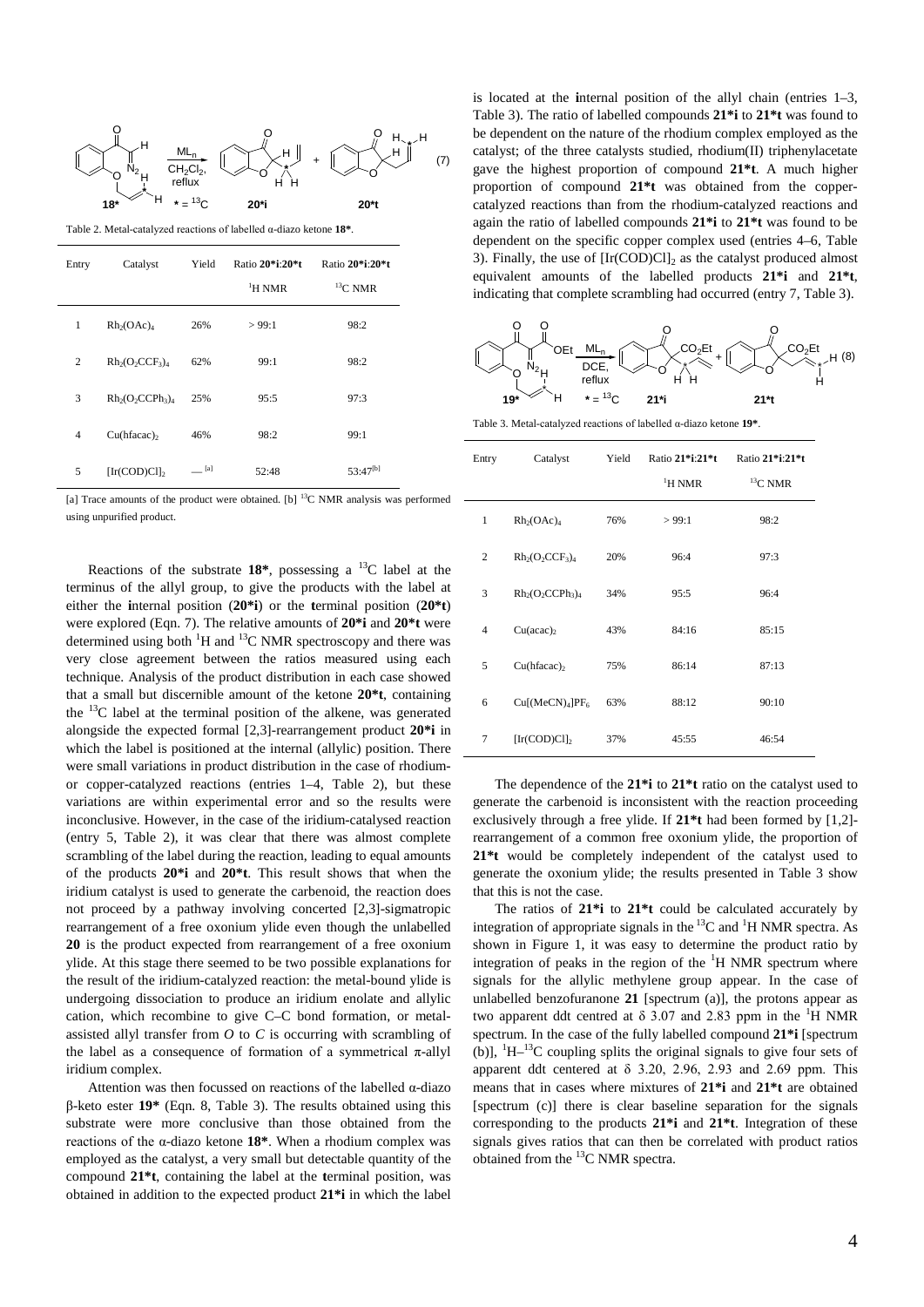

(c)

Figure 1. <sup>1</sup> H NMR data (δ 2.6–3.3 ppm) for (a) unlabeled **21**, (b) fully labelled **21\*i** and (c) a mixture (47:53) of **21\*i** and **21\*t**.

 $2.9$ 

 $2.8$ 

 $2.7$ 

 $3.0$ 

slo

ala

Having established that there was significant label scrambling during the reaction of **19\*** when both copper and iridium catalysts were used, we sought to establish whether this resulted from internal transfer or complete dissociation of the allyl group. To do this we designed a crossover experiment in which equal quantities of **19\***, possessing a 13C label at the terminal position of the allyl group, and **19\*d**, possessing on the carbon bearing the **d**iazo group, were treated with a suitable copper or iridium catalyst. In the event that the allyl group is transferred intramolcularly, only the products **21\*i**, **21\*t** and **21\*d** should be observed. However, if there is dissociation of the allyl group prior to C–C bond formation, one would expect to observe formation of the unlabeled crossover product **21** along with the doubly labelled crossover products **21\*\*t** and **21\*\*i**. The compound  $21**i$  would be easy to identify in the  $^{13}C$  NMR spectrum because  ${}^{13}C-{}^{13}C$  coupling would be evident. In addition, the ratio of crossover to non-crossover products could be determined from the relative amounts of **21\*\*i** and **21\*i**.



Scheme 2. Cross-over experiment using the labelled substrates **19\***and **19\*d**.

When a mixture of  $19*$  and  $19*d$  was treated with  $[Ir(COD)Cl]_2$ in 1,2-dichloroethane (0.31 M) at reflux a significant amount of the crossover product **21\*\*i** was observed. The compound exhibited a 13C–13C *<sup>J</sup>*value of 38 Hz, which is typical of coupling between adjacent sp<sup>3</sup> hybridized <sup>13</sup>C centres.<sup>[13]</sup> The <sup>13</sup>C NMR data indicated a **21\*i** to **21\*\*i** ratio of approximately 2:1. The amount of doublylabelled product **21\*\*i** obtained was also found to be concentrationdependent with significantly less of this compound being formed when the reaction was performed at lower concentration (0.041 M). When the same cross-over experiment was repeated using  $Cu(hfacac)_2$  in DCE (0.31 M) only traces of the crossover product **21\*\*i** (< 4%) were obtained.

## **Conclusions**

The results of our studies provide important mechanistic insights concerning the course of the intramolecular reaction of carbenoids with allylic ethers. The results obtained from the copper- and rhodium-catalyzed reactions of the 13C labelled diazo ketone **18\*** (Eqn. 7) are consistent with a mechanism involving a free oxonium ylide, but do not rule out metal involvement in the rearrangement reaction. In contrast, results of the copper- and iridium-catalyzed reactions of the <sup>13</sup>C labelled α-diazo β-keto ester **19\*** (Eqn. 8) indicate that these reactions do not proceed *via* a free oxonium ylide but instead follow major competing non-ylide routes that deliver apparent [2,3]-sigmatropic rearrangement products. Furthermore, crossover experiments with the substrates **19\*** and **19\*d** (Scheme 2) suggest that in the case of the iridium-catalyzed reaction, the initial metal-bound ylide dissociates to give an iridium enolate and allylic cation and these recombine to give C–C bond formation. In the case of the copper-catalyzed reaction, intramolecular transfer of the allyl group occurs with little dissociation of the intermediate metal-bound ylide.